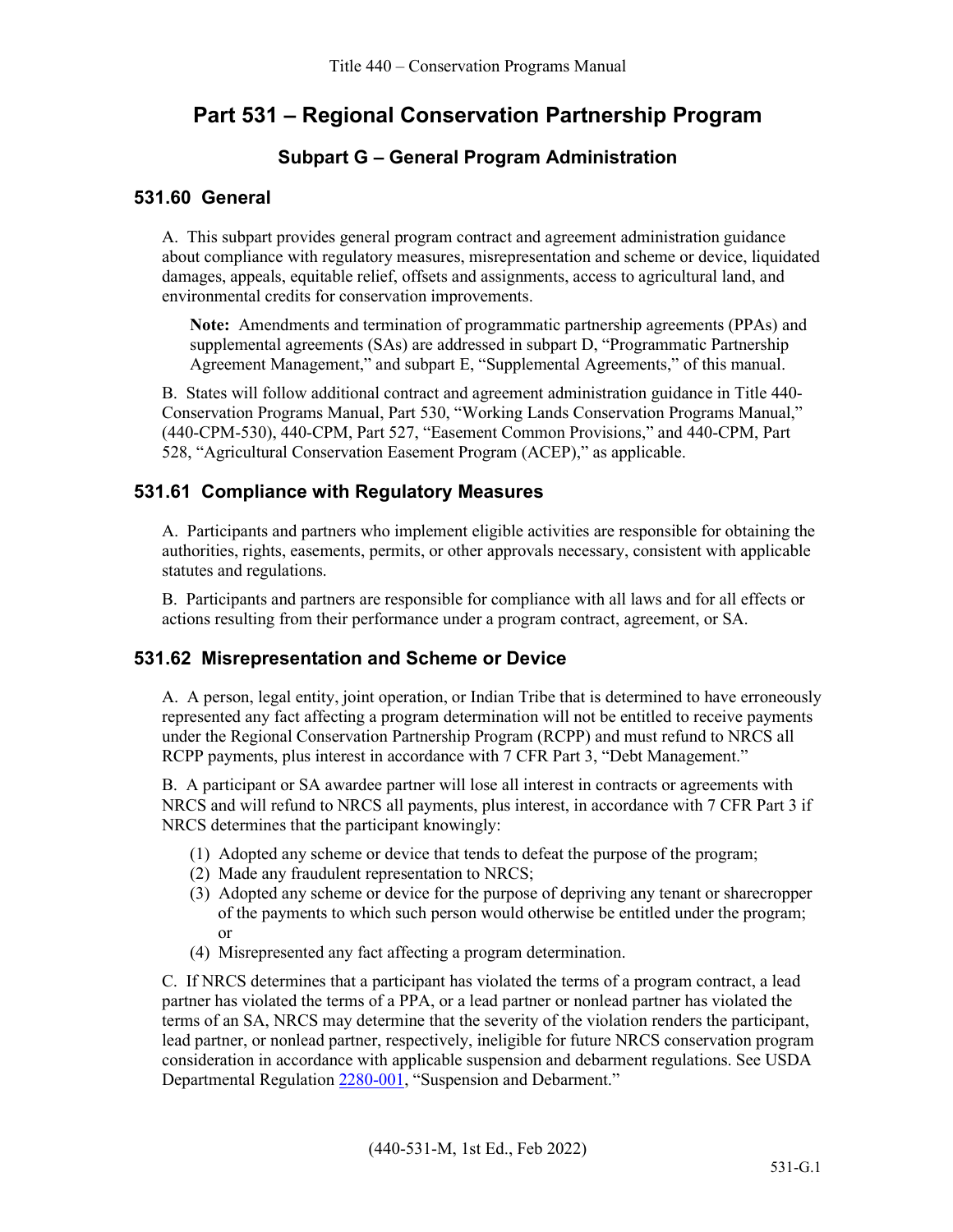### **531.63 Liquidated Damages**

A. Programmatic Partnership Agreements

NRCS may assess liquidated damages against the lead partner or program participants in accordance with 7 CFR Section 1464.43, program rules, and contracting templates.

B. Program Contracts and Type IV SAs

Each contract and agreement template may include liquidated damage provisions when applicable. The criteria and amount of liquidated damages will be determined at the national level and established to an amount reasonably calculated to reimburse NRCS for its foreseeable losses in the event of noncompliance, and will not be punitive in nature.

- (i) Land Management and Rental Contracts.—See 440-CPM-530, Subpart I, Section 530.85 for recovery of cost and liquidated damages policy.
- (ii) Entity-held easements Reserved
- (iii) U.S.-held easements Reserved
- (iv) SA Types I–III Reserved

#### **531.64 Appeals**

A. Participants Under Program Contracts, Including Eligible Entities and Landowners in Type IV SA and Parcel Contracts

- (1) A participant may obtain administrative review of an adverse decision under RCPP in accordance with 7 CFR Parts 11 and 614.
	- (i) NRCS must provide appeal rights for any adverse decision. See 440-CPM-530, Subpart O, exhibit 530.143M, "Appeal Rights," for an example of appeal rights that may be used for RCPP adverse determinations.
	- (ii) See 440-CPM, Part 510, "Appeals and Mediation," and National Instruction (NI) 440-302, "Mediation Policy and Procedure," for appeals and mediation policy.
- (2) Any and all determinations in matters of general applicability, such as payment rates, the designation of identified program or priority resource concerns, and eligible activities, are not subject to appeal.
- (3) See 440-CPM-530, Subpart I, "Contract Violations," for additional guidance.
- (4) U.S.-Held Easements Reserved
- (5) Entity-Held Easements Reserved
- B. Lead Partners and Nonlead Partners Under a PPA or SA or Negotiated Type I-III SA
	- (1) A lead partner or nonlead partner may request a review of any administrative determination concerning eligibility as a partner under the program to enter into a PPA or an SA, or eligibility for financial assistance (FA) payments under an SA agreement that obligated FA. See the administrative appeal regulations provided in 7 CFR Parts 11 and 614.
	- (2) NRCS provision of technical assistance funds under a PPA or SA are not subject to administrative review as the provision of such funds are to assist NRCS with its implementation of the program consistent with 16 U.S.C. Section 3842 and are not program payments or benefits to a lead partner or nonlead partner.

# **531.65 Equitable Relief**

A program participant entitled to appeals rights as described in section 531.64 above may also be eligible for equitable relief consideration. See 440-CPM, Part 509, "Equitable Relief from Ineligibility for Conservation," and NI 440-304, "Guidance for Processing Equitable Relief Cases for the Chief's Consideration."

(440-531-M, 1st Ed., Feb 2022)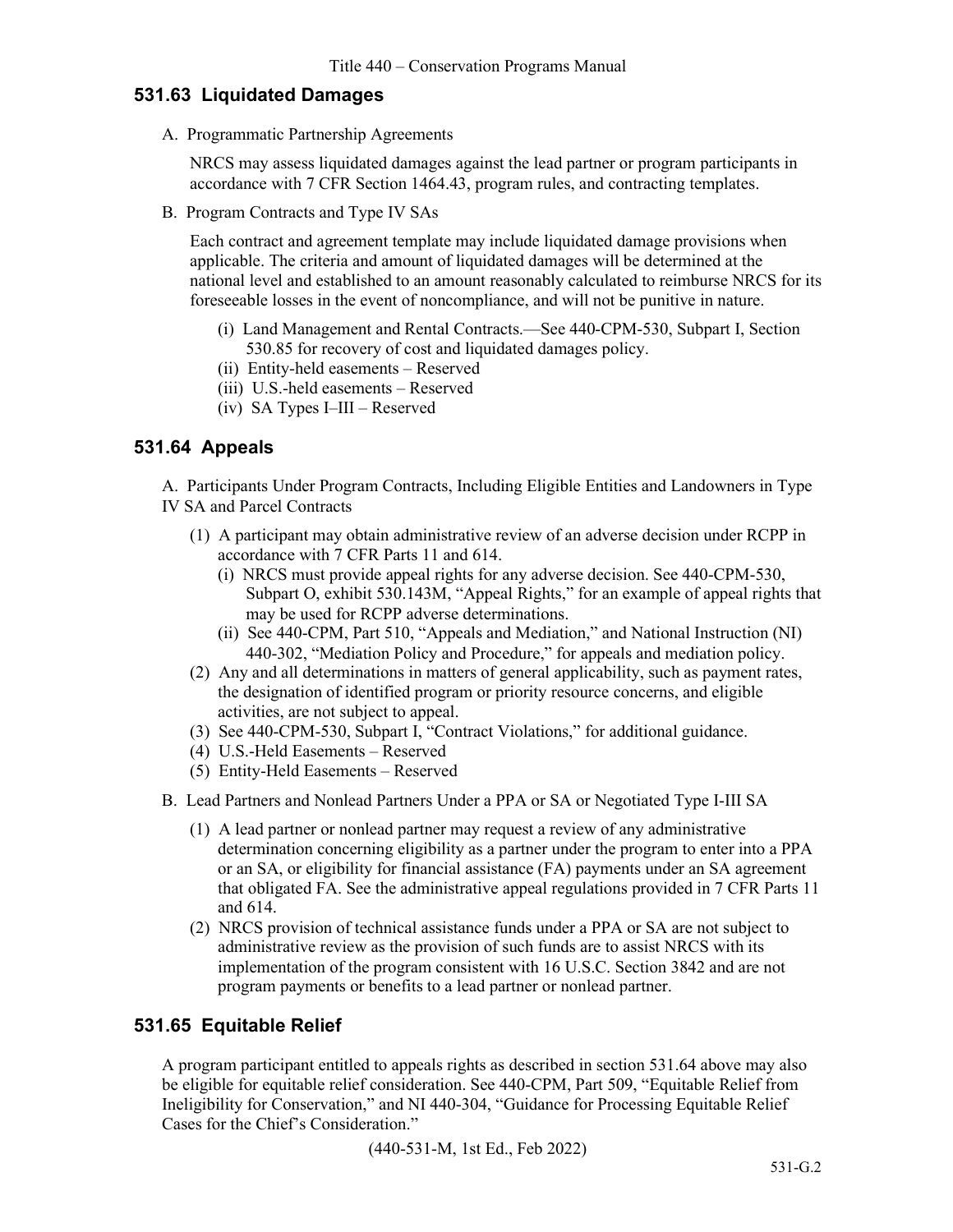#### **531.66 Offsets and Assignments**

A. Except as provided in (B) below, any payment or portion thereof to any person, legal entity, joint operation, or Indian Tribe will be made without regard to questions of title to the payment under State law and without regard to any claim or lien against the crop, or proceeds thereof, in favor of the owner or any other creditor except agencies of the U.S. Government. The regulations governing offsets and withholdings found at [7 CFR](https://www.regulations.gov/document/USDA-2019-0007-0001) Part 3 apply to program contract payments.

B. Any person, legal entity, Indian Tribe, eligible entity, or other party entitled to any payment under this program may request assignment of the right to receive such payments, in whole or in part. Form CCC-36, "Assignment of Payment," is available on [eForms.](https://forms.sc.egov.usda.gov/eForms/searchAction.do?pageAction=BrowseForms&_MenuAction=Yes)

# **531.67 Access to Agricultural Operation or Tract**

- A. Program Contracts and Type IV SAs
	- (1) Any authorized NRCS representative will have the right to enter an agricultural operation or tract of land for the purposes of determining eligibility, conducting ranking and due diligence activities, and ascertaining the accuracy of any representations related to agreement or contract performance. Access includes the right to:
		- (i) Provide technical assistance;
		- (ii) Determine eligibility;
		- (iii) Conduct ranking and onsite inspections prior to execution of an agreement or contract;
		- (iv) Inspect any actions taken under the agreement or contract; and
		- (v) Collect information necessary to evaluate performance, as specified in the agreement or contract.
	- (2) The NRCS representative will contact the applicant or participant prior to exercising this provision.
	- (3) If a conservation easement (either entity-held or U.S.-held) is acquired on eligible land, future access requirements by NRCS will be defined in the applicable conservation easement deed.
- B. PPAs and Type I-III SAs

PPAs and Type I-III SAs have negotiated technical requirements, which can include the level of NRCS access necessary and how it will be provided. See NI 440-315, "Guidance for Regional Conservation Partnership Program (RCPP) Negotiated Supplemental Agreements (SA)," for additional guidance.

# **531.68 Environmental Credits for Conservation Improvements**

A. NRCS recognizes that environmental benefits will be achieved by implementing eligible activities funded through RCPP, and a participant may obtain environmental credits as a result of implementing additional eligible activities through an environmental service market if one of the purposes of the market is the facilitation of additional conservation benefits that are consistent with the purposes of a program contract or SA. NRCS asserts no direct or indirect interest in these credits. However, NRCS retains the authority to ensure that operation and maintenance (O&M) requirements for RCPP-funded eligible activities are met.

B. When additional eligible activities not funded through RCPP may impact the land under a program contract or SA, producers and participants are highly encouraged to request an O&M compatibility determination from NRCS prior to entering into any environmental credit agreements.